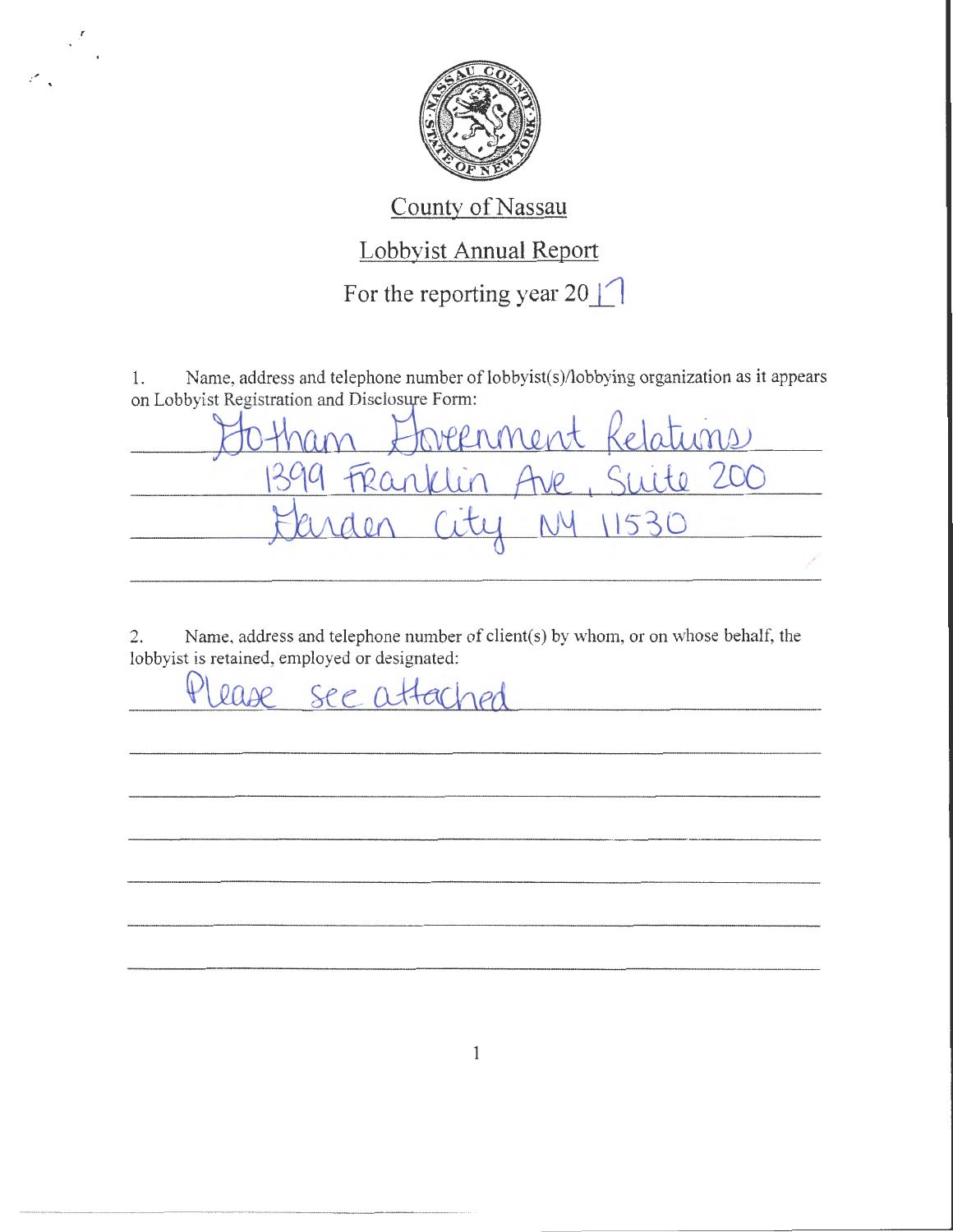A description of the subject or subjects on which each lobby ist retained, employed or 3. designated by such client has lobbied:

Procurement and contracts: 212 Third St Associates, Pop. Earth, Nassau County Museum of Art Digitech Comp, and Optotraffic

Legislation : Optotraffic and Taxified Management

Construction and zoning: School of Kanguage and Comm.

4. Names of the persons and agencies before which such lobby ist has lobbied: Walter Kibando Deputy Commissioner Pat Ryder, Commissioner Brian Nigent, Executive Ed Mangano, TLC Commussioner Greg M

5. List below amounts for any compensation paid or owed to the lobby ist during the prior year for the purposes of lobbying. Such amounts shall be detailed as to amount, to whom paid and for what purpose.

| Amount      | Details                                |
|-------------|----------------------------------------|
| \$31,500.60 | PopEarth lobbying services             |
| 90,000.00   | 212 Third Street Wheying seevices      |
| 548,000.00  | Masau Connty Museum Isbbying services  |
| \$25,500.00 | Digitech Computer lookbying services   |
| \$48,000.00 | Optotraffic lobbying services          |
| 5240,000.00 | Toxifleet Management Jobbying services |
| 0.0000008   | School of Language and Communication   |
|             | Developer                              |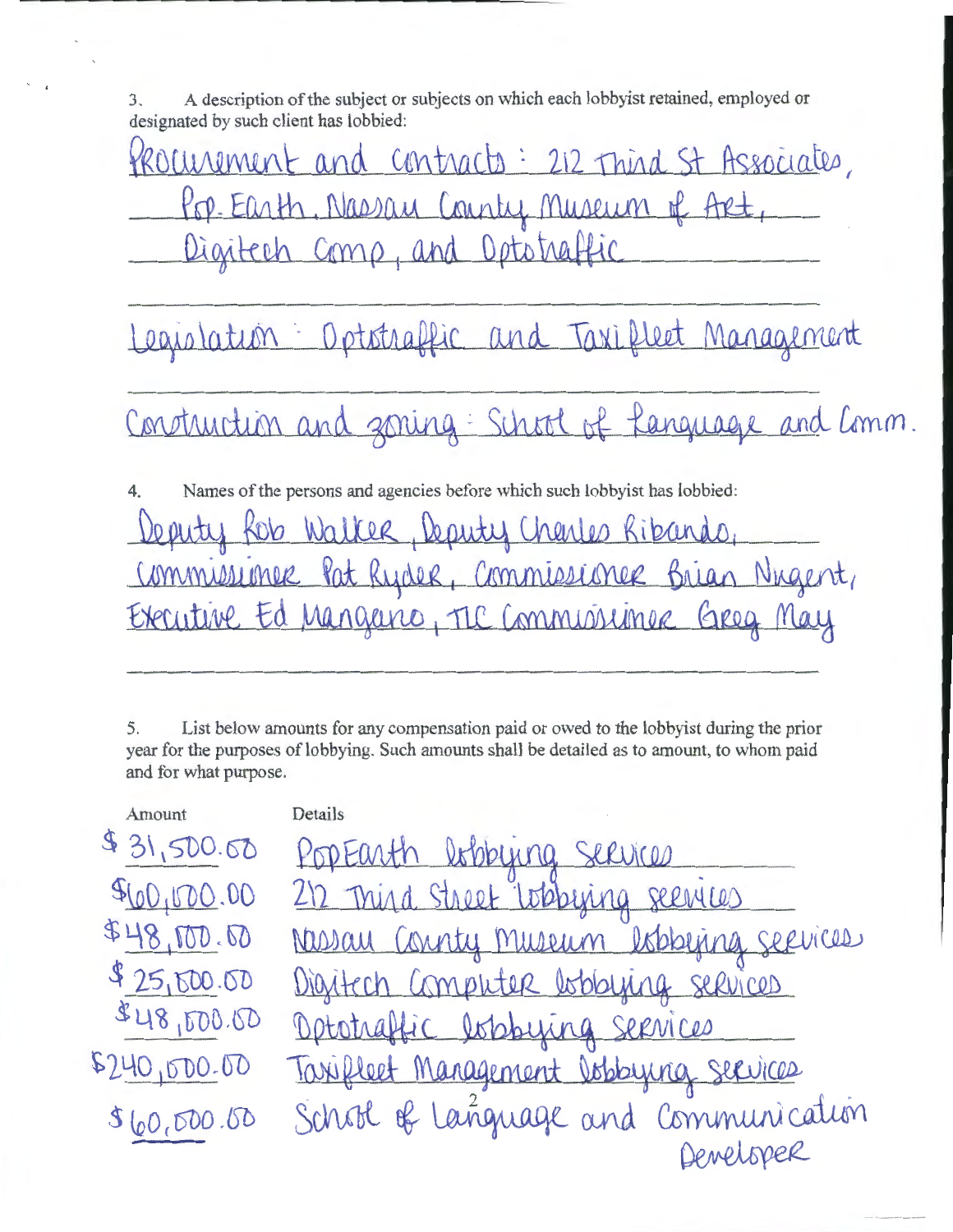$\bar{a}$ 

6. List below the cumulative total amounts earned for lobbying throughout the year:  $$512,500.00$ 

7. List below the expenses incurred or expensed by lobbyist for the purpose of lobbying:

| Amount         | Details |
|----------------|---------|
| N <sub>1</sub> |         |
|                |         |
|                |         |
|                |         |
|                |         |
|                |         |
|                |         |
|                |         |
|                |         |
|                |         |
|                |         |
|                |         |
|                |         |
|                |         |
|                |         |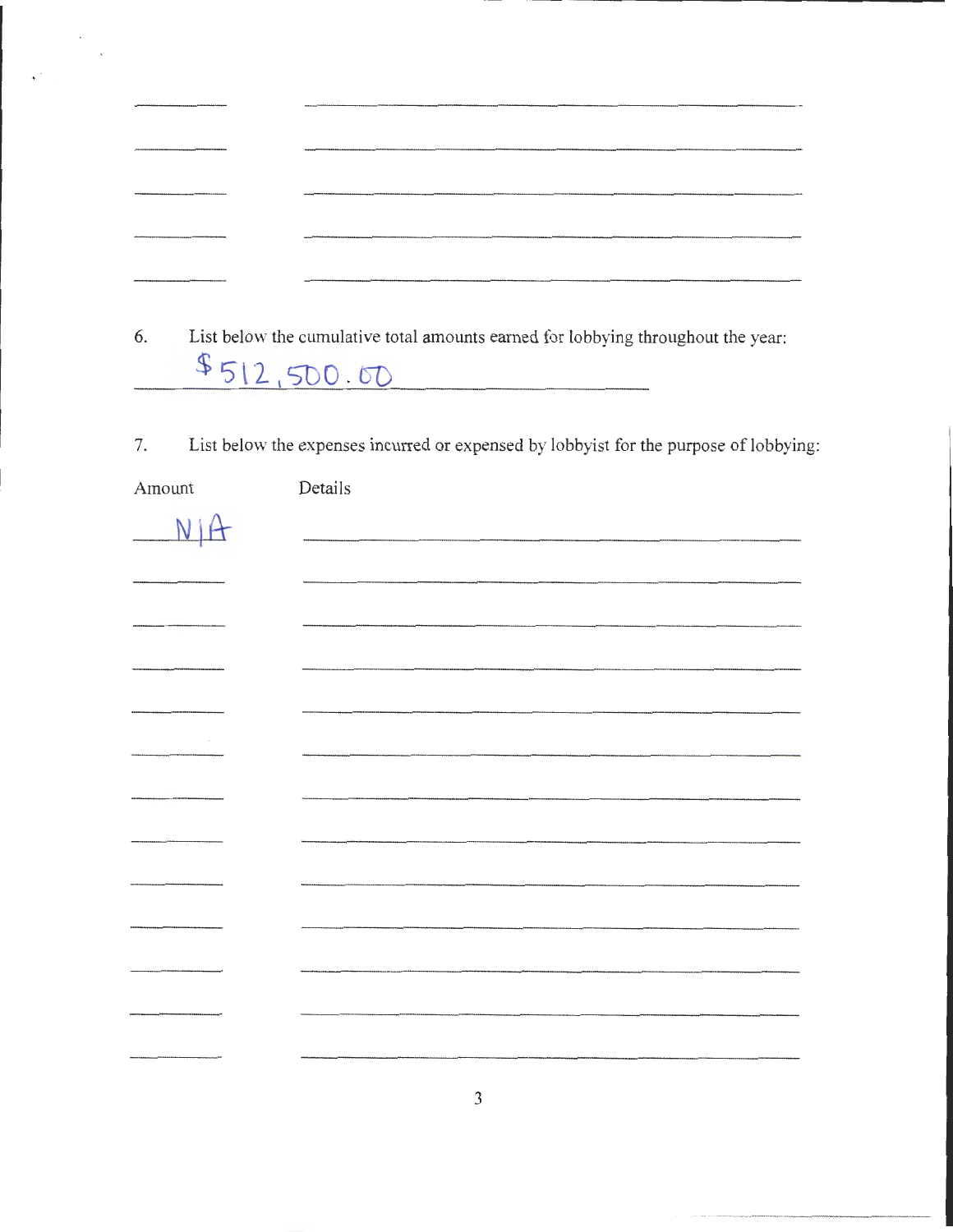8. List below the cumulative total amounts expended for lobbying throughout the year:

I understand that copies of this form will be sent to the Nassau County Department of Information Technology ("IT") to be posted on the County's website.

**N \A-**

I also understand that upon termination of retainer, employment or designation I must give written notice to the County Attorney within thirty (30) days of termination.

VERIFICATION: I certify that all statements made on this statement are true, correct and complete to the best of my knowledge and belief and I understand that the willful making of any false statement of material fact herein will subject me to the provisions of law relevant to the making and filing of false instruments and will render such statement null and void.

| Dated:                       | Signed:         |                                                                                            |
|------------------------------|-----------------|--------------------------------------------------------------------------------------------|
|                              | Print Name:     | isse                                                                                       |
|                              |                 | Title: Operations Manno<br>RR                                                              |
| STATE OF NEW YORK)           | SS:             |                                                                                            |
| COUNTY OF NASSAU)            |                 |                                                                                            |
| Sworn to before me this      |                 |                                                                                            |
| Dayof                        | 20 <sup>1</sup> |                                                                                            |
| ARY PUBLIC<br>N <sub>O</sub> |                 |                                                                                            |
|                              |                 | <b>BRADLEY GERSTMAN</b><br>NOTARY PUBLIC STATE OF NEW YORK<br>Registration No. 02GE6080226 |

Registration No. 02GE6080226<br>Qualified in Nassau Courrey<br>Commission Expires November <sup>7</sup> : 19**/ C**